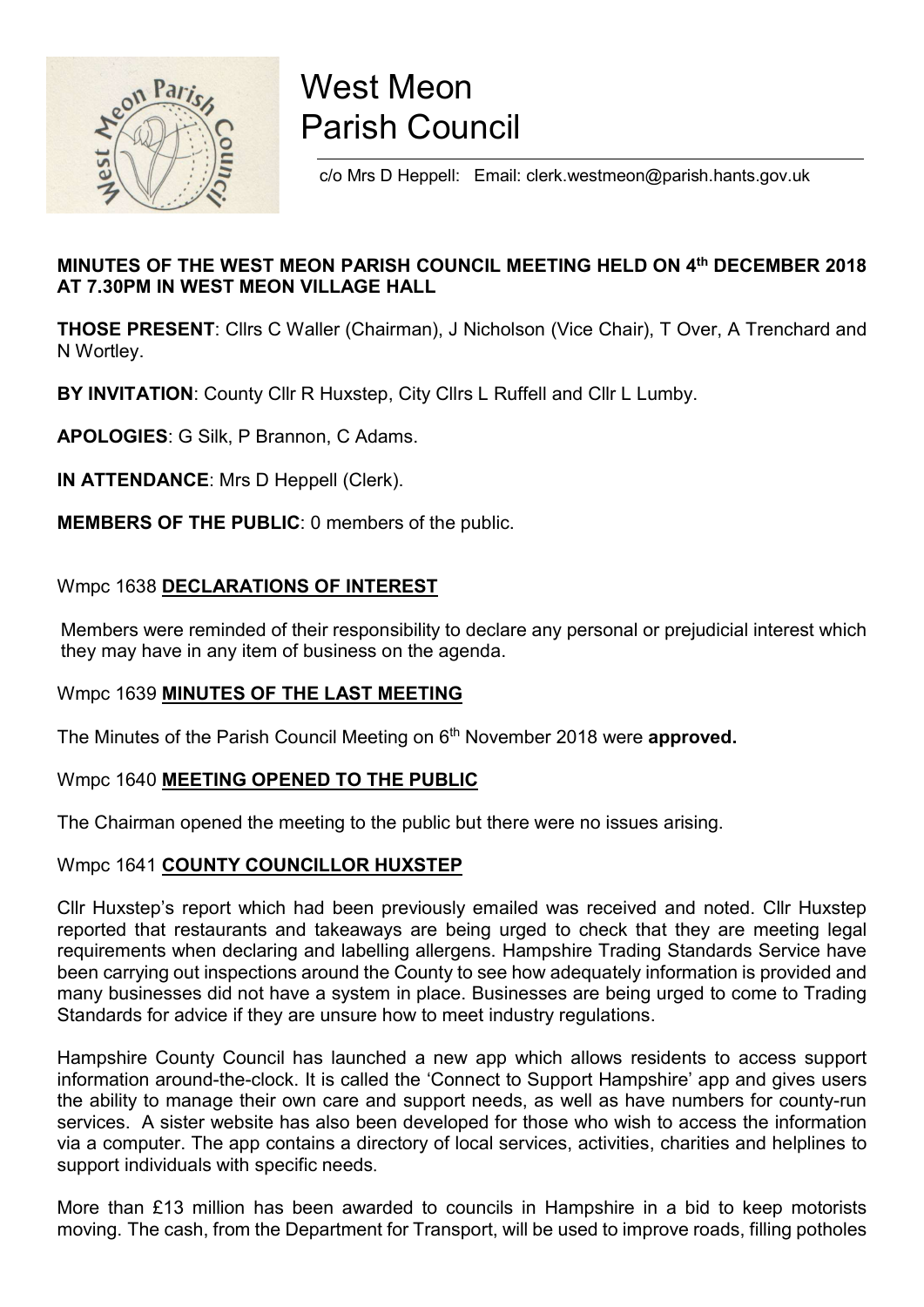and other highways repairs and improvements. Broken down, £11.89 million has been given to Hampshire County Council, £755,000 to Southampton City Council, and £634,000 to Portsmouth City Council.

Hampshire County Council are warning shoppers to be wary of fake and dangerous goods when Christmas shopping. Hampshire County Council's Trading Standards service have issued the warning, regarding anything from combustible Christmas lights to unsafe toys.

£0.5 million is to be spent helping local town and parish councils get projects off the ground. Financed by Hampshire County Council and the Hampshire Association of Local Councils, the Parish and Town Council Investment Fund will be available for the county's smaller authorities to apply for. They will be allowed to use the money to: enhance existing or provide new infrastructure which supports their communities, such as community centres; make their areas more resilient, which includes tackling social isolation; and fund training to support local residents to deliver services in the area, such as maintaining rights of way (RoW) . This was noted by the Parish Council and CIIr Over agreed to contact Martin Cowell regarding RoW grants.

Cllr Waller advised that there was a recent fire in West Meon and the fire brigade had problems locating the fire hydrants. Cllr Waller now has a map which Cllr Wortley agreed to adapt to put on the Parish Council website

The Chairman complained about the local household waste depot charging for small pieces of laminate and Cllr Huxstep advised about the charging system.

The date of the upcoming Communities Against Noise (CANS) meeting was noted by the Parish Council, Cllr Huxstep will be attending.

# Wmpc 1642 CITY COUNCILLOR RUFFELL

Cllr Ruffell's report which had been previously emailed was received and noted. Cllr Ruffell reported that Winchester City Council had been investigating the issue of land ownership at Heddon View by the garages and the associated road. He advised that 12 metres of the area is in poor repair with potholes and a further 4 metres is in a poor state, and Winchester City Council will be looking into these repairs.

Cllr Ruffell reported that there is one affordable 2 bedroom property available at Long Priors being offered to local people.

The Parish Council requested an update from Cllr Ruffell on the dormouse tunnel at Storeys Meadow which is collapsing.

# Wmpc 1643 CITY COUNCILLOR LUMBY

Cllr Lumby advised that there has been deliberate vandalising of swings in the area and that the Parish Council should be aware of this matter. He also reported that there is an app to report fly tipping which is under 'Your Winchester'.

#### Wmpc 1644 CLERK'S REPORT

The Clerk's report had previously been circulated and was noted by the Parish Council.

The Clerk reported the following from the SDNP Planning Workshop course, that SDNP has had some design comments back on the VDS but further views are awaited.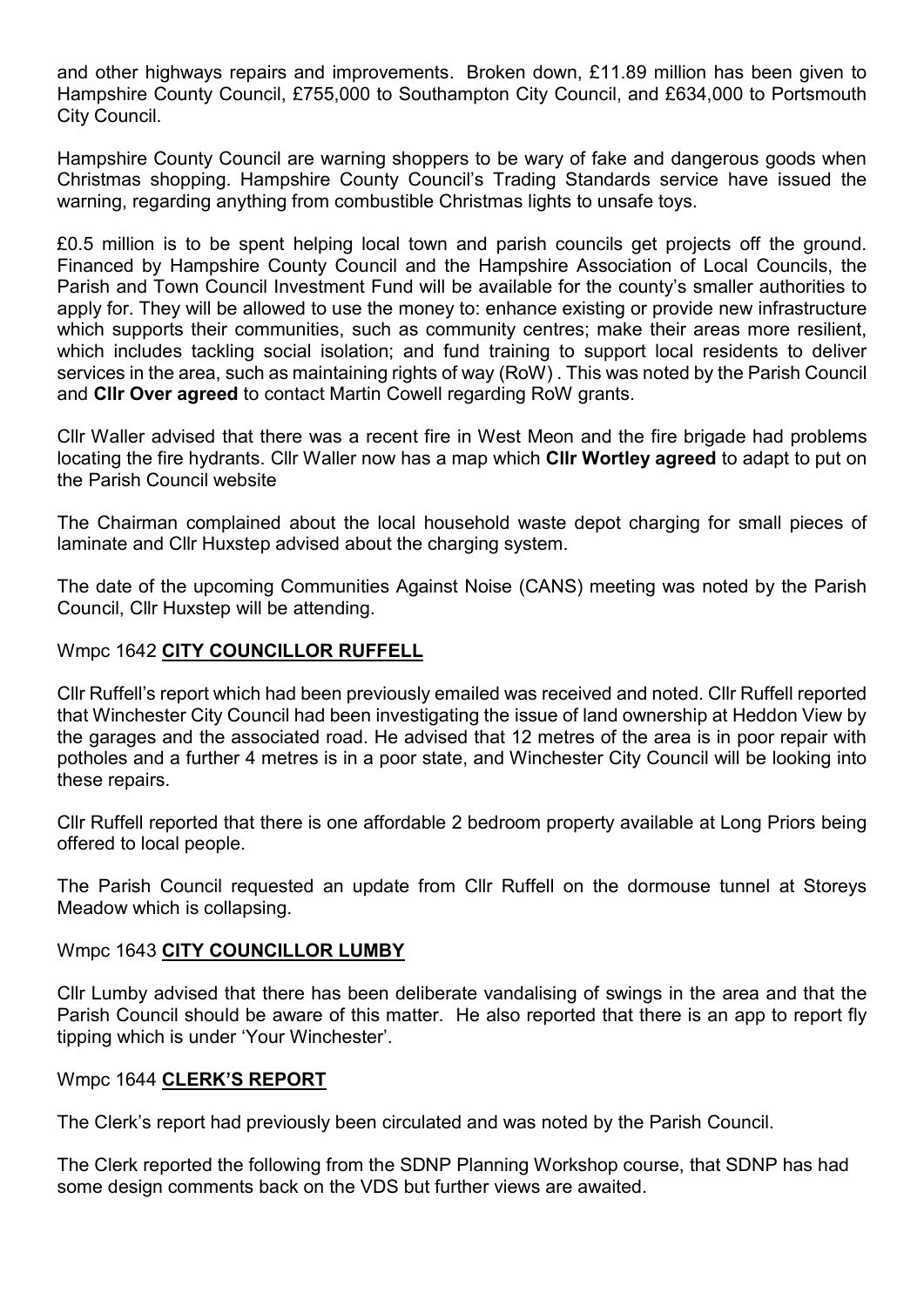Cllr Humby, Hampshire County Council Chair of Highways, spoke at length to West Meon Cllrs about traffic and motorbikes in West Meon and that he is chairing the meeting with CANS on  $6<sup>th</sup>$ December.

SDNP wish to know about existing and proposed community assets and footpath leaflets.

SDNP advised that sustainable community grants are available and options were discussed about cleaning up the river.

Playsafe Playgrounds have visited the playground to quote for wet pour.

Zurich Insurance's extra payment of £60.00 for Christmas Fair has been paid.

Laptop quotes have been circulated within the agreed budget and it was **agreed** that the Clerk would look at the sales.

# TO RECEIVE WORKING GROUPS

Wmpc 1645 PLANNING

# 1. Planning Applications

.

a) SDNP/18/05460/TPO Brockwood End Riversdown Road West Meon Petersfield Hampshire GU32 1JS. T1 Oak. Tip prune Southern side of canopy by 3m to re-balance crown following SSE. Reduction of tree to North side. Finished width of 9m diameter 4.5m radius. Good tree management to restore amenity value. It was agreed to raise NO OBJECTIONS.

b).SDNP/18/05471/TPO Pursers House Woodlands Bramdean. SO24 0HP Proposed shed, summer house, Retrospective. It was agreed to raise NO OBJECTIONS.

c) SDNP/18/06109/HOUS Little Heddon Farm, Marlands Lane, West Meon GU32 1JY Single storey extension. It was agreed to raise NO OBJECTIONS.

2) Village Design Statement update. Cllr Waller advised that there is a backlog at SDNP and comments are awaited.

# Wmpc 1646 FINANCE AND ADMINISTRATION

Last year's precept was £30,360, with a CTS Grant of £1,919 making a total of £32,269. As Winchester City Council has advised there is no CTS grant available for the precept, an increase of 3% to £33,237.07 was unanimously agreed.

It was **agreed** to consider new projects at the next meeting.

It was unanimously agreed to update internet banking for Councillors and the Clerk, and to add the Clerk as a signatory to the Unity Bank account and for Cllrs Over, Nicholson and the Clerk to do internet banking.

It was **agreed** that Cllr Over would complete and return the NALC small councils questionnaire. Cllr Over agreed to check the Nest Pension payments as there is a shortfall in payments.

It was agreed that the Clerk would order a bench from Broxap costing £424+VAT.